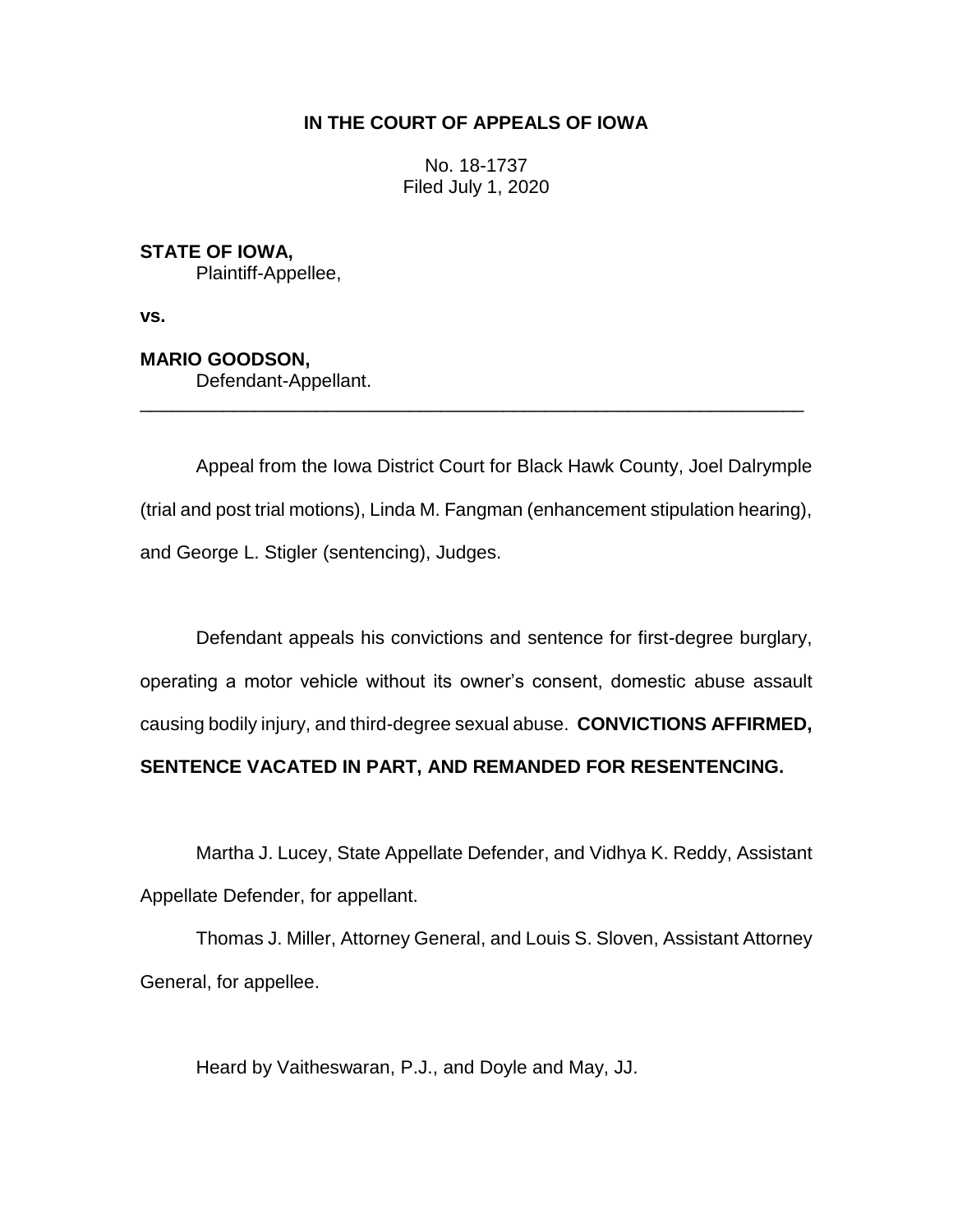## **MAY, Judge.**

A jury convicted Mario Goodson of first-degree burglary, operating a motor vehicle without its owner's consent, domestic abuse assault causing bodily injury, and third-degree sexual abuse. On appeal, he raises several arguments, including: (1) bad-acts evidence was improperly admitted; (2) the trial judge should have recused himself from the trial and the hearings on the post-trial motions; (3) the first-degree burglary and third-degree sexual abuse offenses should merge; and (4) Goodson's sentence is illegal because it specifies a duration for sexoffender-registry obligations. We affirm the convictions. But we vacate the sentence in part and remand for resentencing.

#### **I. Background Facts and Proceedings**

We summarize the evidence in the light most favorable to the verdict. Goodson began a relationship with A.T. in November 2014. Goodson moved into A.T.'s house in the summer of 2015. In March 2016, A.T. gave birth to their child. Around that time, Goodson became abusive toward A.T. And then things got worse. By September, A.T. kicked Goodson out of her house.

Even so, their relationship did not end. A.T. kept in touch with Goodson to arrange childcare for their son. And she sometimes let Goodson spend the night at her house.

Things changed on December 8. That day, A.T. either called or texted Goodson from work. She told him she was seeing someone else. Goodson responded by threatening to kill her.

Later that day, A.T. left work and headed to her car. She spotted Goodson's mother's car—and she knew it was Goodson. She tried to run back into the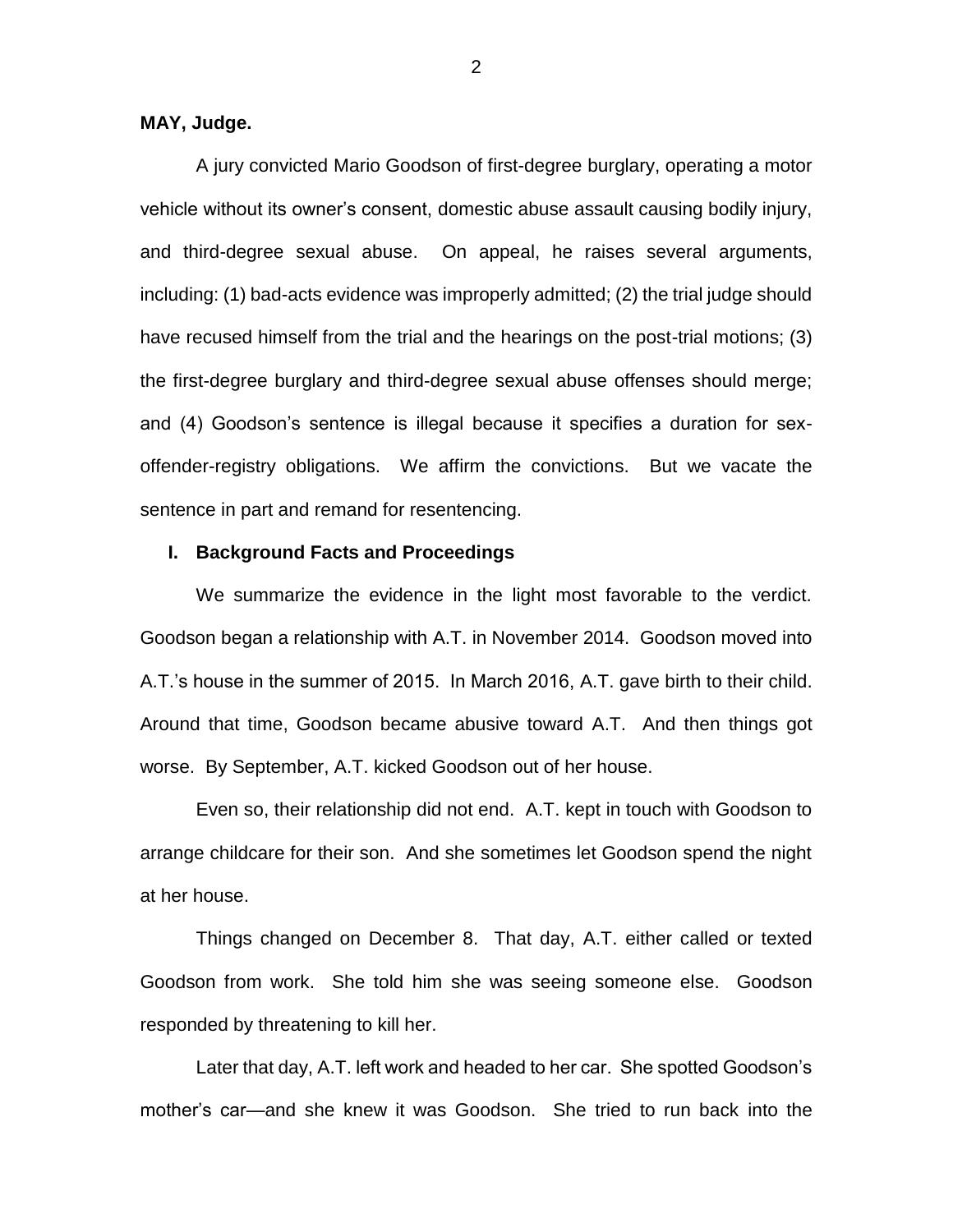building. But Goodson caught her, put her in a headlock, took her keys, and forced her into the back seat of his mom's car. Goodson slapped her and took her phone to search it. Eventually, A.T. convinced Goodson to let her go by telling him she would meet him back at her house. But she did not meet him. She stayed at her mother's instead.

A.T. did not see Goodson again until December 23. A.T. and her son arrived at her home in the afternoon. When A.T. went to unlock the front door, she realized the deadbolt had been locked—from the inside. So she went to the side door. As she tried to unlock it, the door opened. It was Goodson. He grabbed her coat and pulled her in the house. A.T. could tell he was very angry.

Goodson took A.T.'s phone and began searching through it. A.T. headed to the bathroom but Goodson followed. Goodson hit her in the face. A.T. felt blood "gushing out" of her nose. Then Goodson slammed her head into the vanity mirror, shattering the glass.

The two moved to the living room while Goodson continued searching through A.T.'s phone. A.T. tried to sneak out while he was distracted—but Goodson noticed. So he kicked the coffee table to block the front door. Later, when she again thought Goodson was distracted with her phone, A.T. grabbed a mace gun out of the coffee table. But Goodson took it from her, threw her to the ground, and hit the mace gun against her head repeatedly. At some point, the mace exploded. Goodson went to the kitchen to wash mace off himself. A.T. took her son to the kitchen and put him in a high chair.

Goodson then told A.T. to go to the basement. She resisted, fearing he might be planning to kill her. But he forced her down the stairs.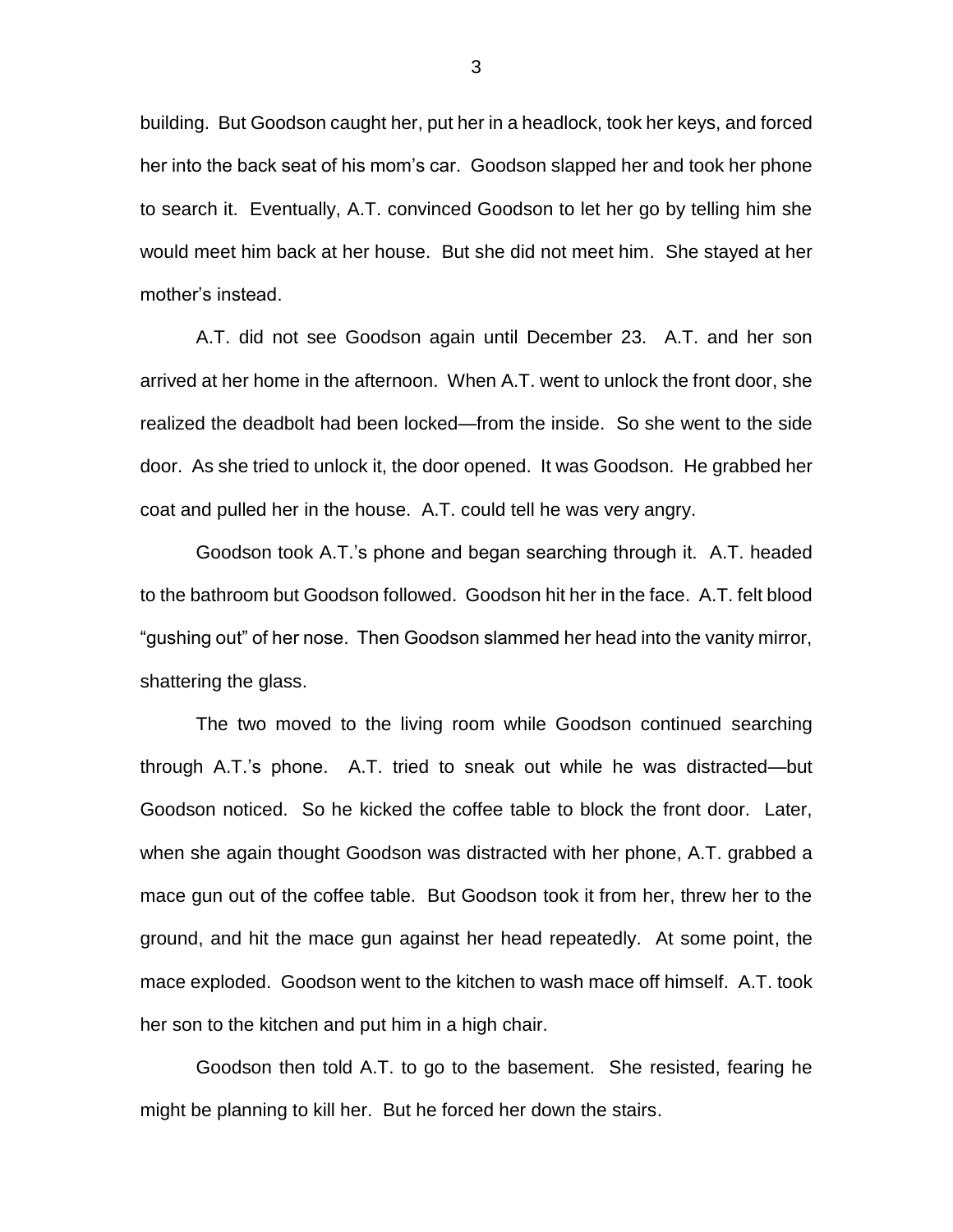In the basement, Goodson continued looking through her phone. A.T. thought this was only making Goodson angrier. So A.T. grabbed her phone away from Goodson and smashed it on the ground. After that, Goodson seemed calmer, and he even allowed A.T. to go back upstairs.

A.T. and the child took a shower to wash off any mace on them. Goodson joined them. Hoping to give Goodson more time to calm down, A.T. and the child laid down on a bed upstairs.

After a while, Goodson came upstairs. He was angry again about what he found on her phone. He told her, "[Y]ou're gonna give me the same respect you gave to those [racial slur (plural)], and you're going to give it to me like you gave it to them." A.T. understood this to mean she had to have intercourse with Goodson. A.T. was scared. The two had nonconsensual intercourse.

After, Goodson got dressed and left to go to the doctor, complaining of leg pain stemming from the December 8 incident. Once he was gone, A.T. packed up her child and tried to leave. She realized her keys and car were missing. Goodson had taken them without her permission. So A.T. went to a neighbor's house and called 911.

A jury trial commenced on February 27, 2018. On March 6, the jury found Goodson guilty of first-degree burglary, <sup>1</sup> operating a motor vehicle without its owner's consent,<sup>2</sup> domestic abuse assault causing bodily injury,<sup>3</sup> and third-degree sexual abuse. 4

<sup>1</sup> Iowa Code § 713.3 (2016).

<sup>&</sup>lt;sup>2</sup> Iowa Code § 714.7

<sup>3</sup> Iowa Code § 708.2A(2)(b)

<sup>4</sup> Iowa Code § 709.4(1)(a)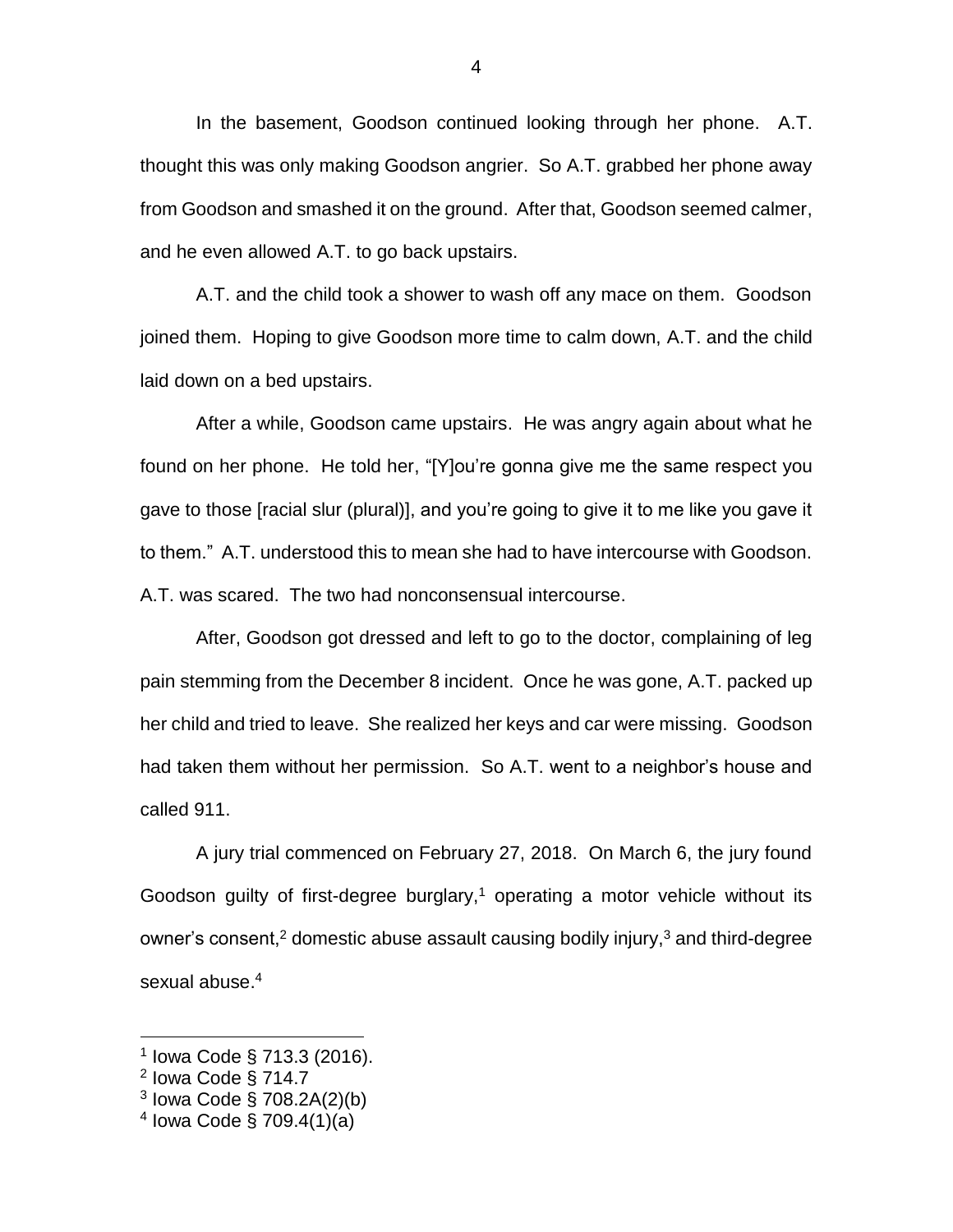On April 5, Goodson filed a motion for new trial. He alleged, among other things, there was an "appearance of impropriety" due to the trial judge's interactions with two jurors. Following a hearing, the trial judge entered an order denying Goodson's motion.

On August 9, a different judge conducted a hearing to determine whether the sentencing enhancement under section  $901A.2$  (3)<sup>5</sup> would apply. The court conducted a thorough colloquy. Goodson admitted he had been previously convicted of an offense that would trigger the enhancement, namely, a 1999 conviction for sexual abuse in the third degree. The court accepted Goodson's admission.

On August 15, Goodson filed a second motion for new trial based upon alleged "newly discovered evidence." It alleged the trial judge had been a prosecutor for Goodson's 1999 sexual-abuse conviction. Following a hearing, the trial judge entered an order denying Goodson's motion. The order noted the trial judge "had no personal knowledge or recollection of Goodson" from the 1999 case. Moreover, the order noted, the trial judge had "no involvement . . . regarding the enhancement." Nevertheless, "[i]n an abundance of caution," the order directed that Goodson's sentencing would be "reassigned to a different judge."

A third judge sentenced Goodson. He now appeals.

<sup>&</sup>lt;sup>5</sup> Iowa Code chapter 901A provides for sentencing enhancements for repeated "sexually predatory offenses." Section 901A.2(3) provides an enhancement for "a person convicted of a sexually predatory offense which is a felony, who has a prior conviction for a sexually predatory offense." Sexual abuse in the third degree is a "sexually predatory offense" and a class "C" felony. *See* Iowa Code §§ 709.4(2), 901A.1(1)(a).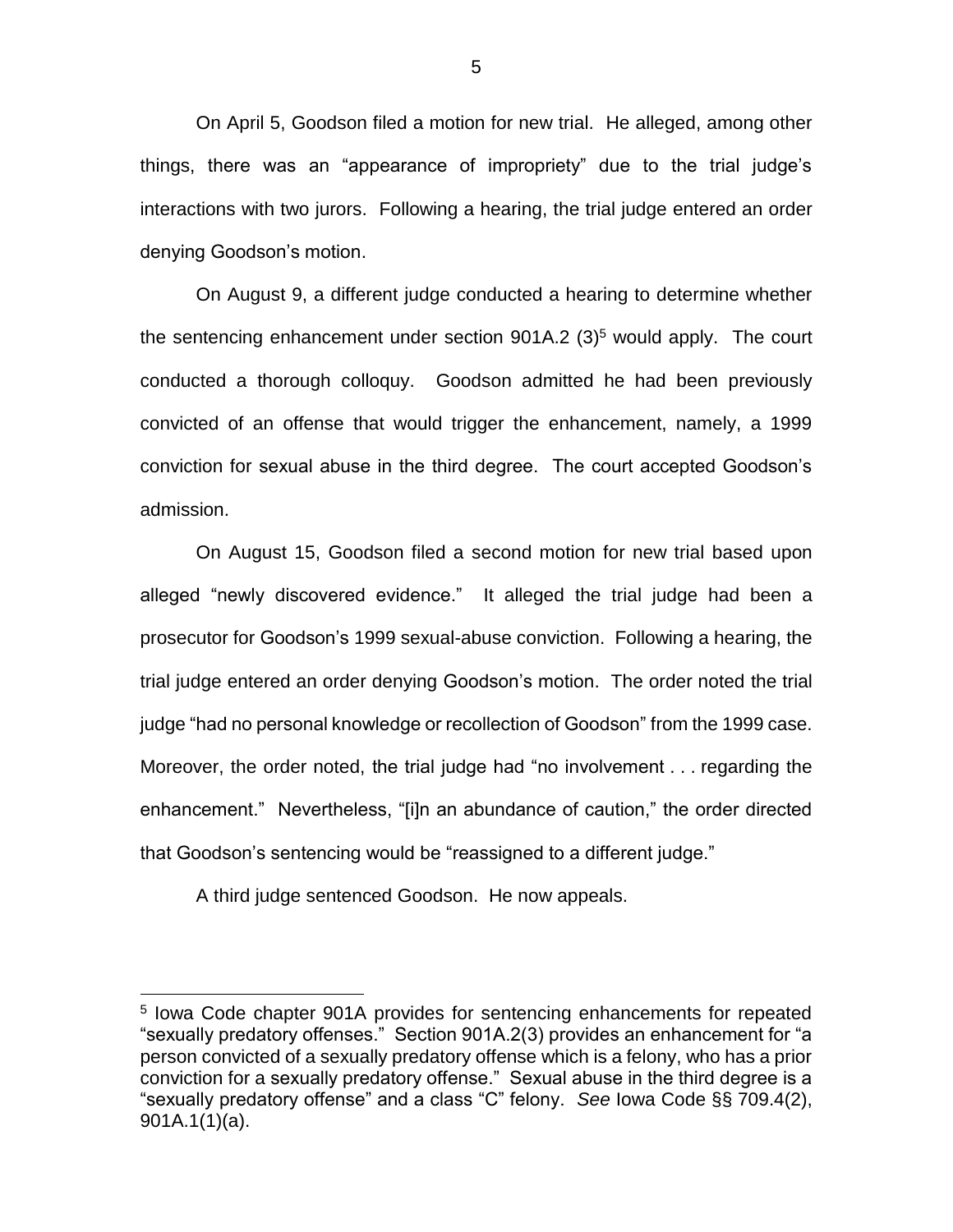## **II. Analysis**

 $\overline{a}$ 

## **A. Bad-Acts Evidence**

Goodson argues the district court erred in admitting evidence of Goodson's prior bad acts. The parties agree error was preserved as to some of this evidence, namely: (1) a surveillance video from the December 8 incident at A.T.'s workplace, (2) the mention of an arrest warrant arising from the December 8 incident, and (3) a neighbor's testimony that, on one prior occasion, he saw Goodson hit A.T.<sup>6</sup>

Our review of the admission of prior-bad-acts evidence is for abuse of discretion. *State v. Putnam*, 848 N.W.2d 1, 8 (Iowa 2014). "Evidence of a crime, wrong, or other act is not admissible to prove a person's character in order to show that on a particular occasion the person acted in accordance with the character." Iowa R. Evid. 5.404(b)(1). But it "may be admissible for another purpose such as proving motive, opportunity, intent, preparation, plan, knowledge, identity, absence of mistake, or lack of accident." Iowa R. Evid. 5.404(b)(2).

We use a three-step analysis to determine whether prior bad-acts evidence is admissible.

The three steps are (1) "the evidence must be relevant and material to a *legitimate* issue in the case other than a general propensity to commit wrongful acts"; (2) "there must be clear proof the individual against whom the evidence is offered committed the bad act or

<sup>6</sup> Goodson concedes error was not preserved as to certain other bad-acts evidence. But Goodson claims counsel's failure to object to this evidence constituted ineffective assistance of counsel. Pursuant to *State v. Macke*, we are not prohibited from considering such claims in this appeal. 933 N.W.2d 226, 228 (Iowa 2019). As will be explained, however, we find evidence of Goodson's prior acts of domestic violence toward A.T. were properly admitted. So counsel had no duty to object. *See State v. Phillips*, 610 N.W.2d 840, 844 (Iowa 2000) ("Because we have rejected all of Phillips' arguments on their merits, we need not address the claim of ineffective assistance of counsel she has raised to excuse her trial counsel's failure to preserve error in the district court.").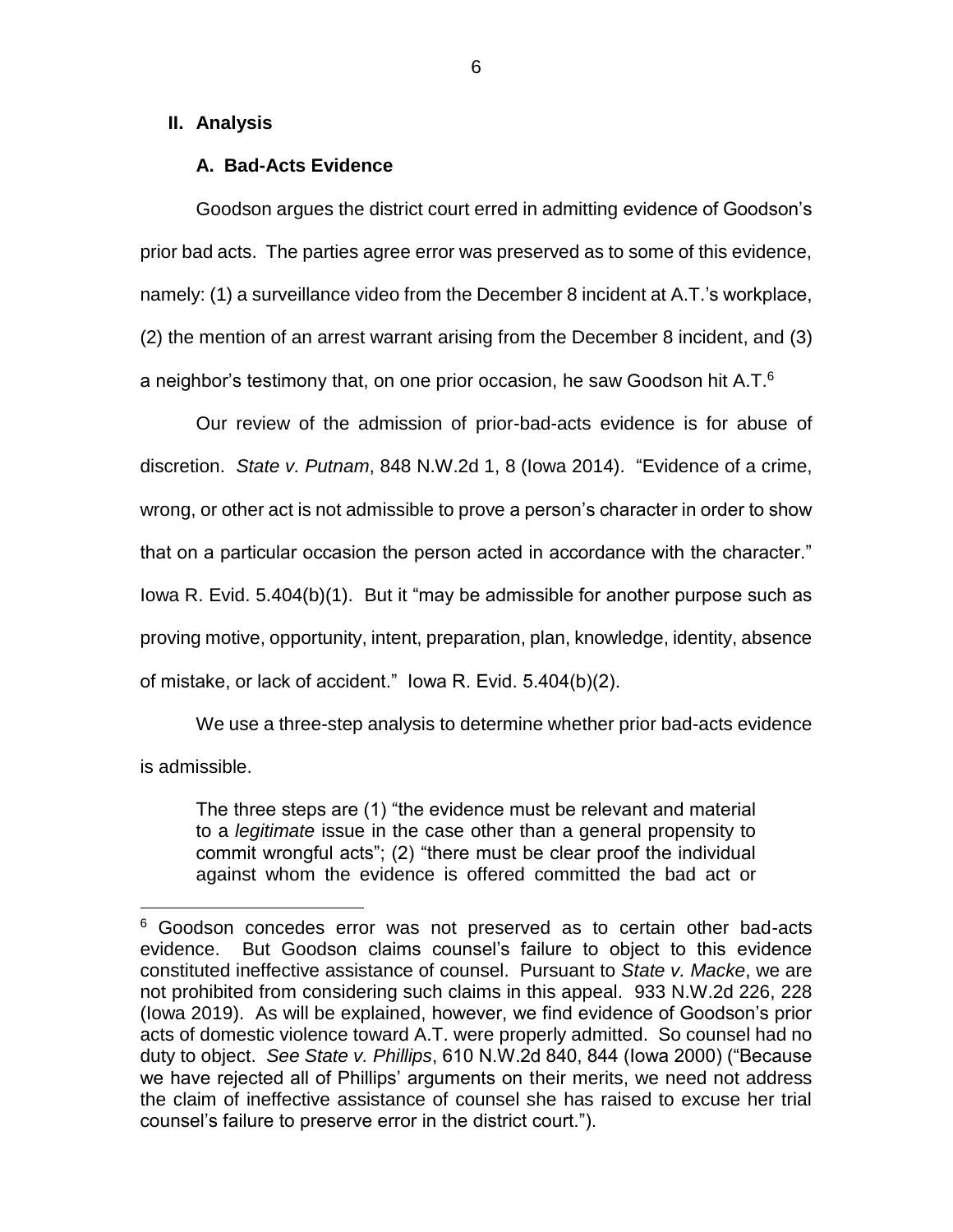crime"; and (3) if the first two prongs are satisfied, "the court must then decide if [the evidence's] probative value is substantially outweighed by the danger of unfair prejudice to the defendant."

*State v. Richards*, 879 N.W.2d 140, 145 (Iowa 2016) (alteration in original) (quoting *State v. Sullivan*, 679 N.W.2d 19, 25 (Iowa 2004)).

We start with step one. Goodson seems to argue that evidence of prior abuse would only have been relevant if Goodson's intent were at issue. And he claims intent was not at issue because Goodson "admitted that he got 'pissed' and hit or backhanded A.T. during the December 23 incident."

But bad-acts evidence is admissible if the evidence is relevant to any "legitimate issue in the case other than a general propensity to commit wrongful acts." *Id.* (emphasis omitted) (citation omitted). Here, the district court allowed the evidence of the prior abuse because it "adequately frame[d] the nature of the parties' relationship." And even more, the district court found the evidence was relevant because Goodson claimed he and A.T. had consensual intercourse while A.T. claimed the intercourse was nonconsensual and procured by Goodson's threats.

We agree with the district court. Through their testimony, Goodson and A.T. provided two entirely different stories about December 23. A.T. claimed Goodson entered her home without permission, assaulted her, used threats to procure nonconsensual intercourse, and took her car without permission. Goodson claimed the two were living together, A.T. started an argument, they reconciled, they had consensual intercourse, and she gave him permission to take the car. As in *State v. Taylor*, "[e]vidence reflecting the nature of the relationship between" Goodson and A.T. "would be crucial to a fact finder resolving the inconsistencies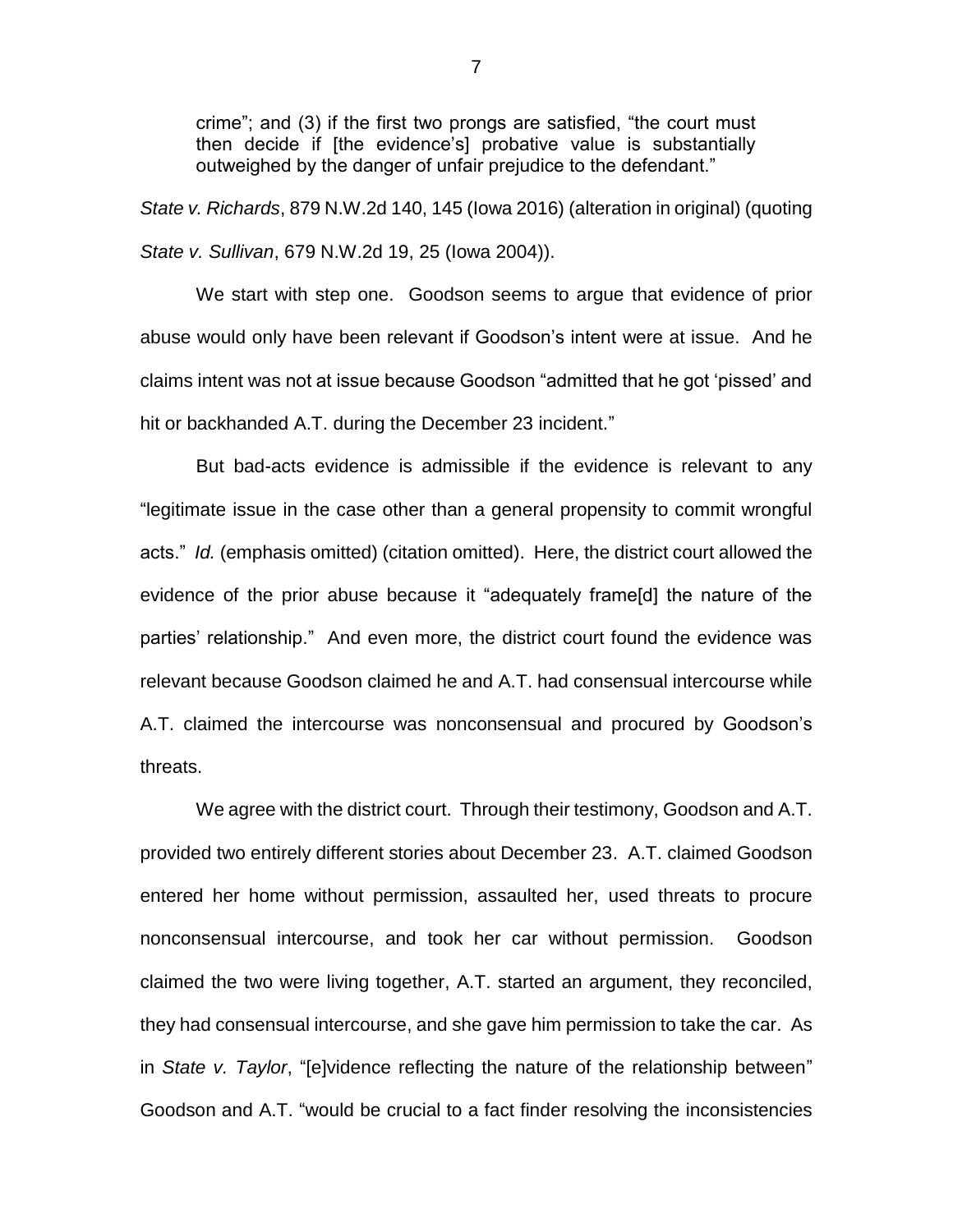in the witnesses' testimony." *See* 689 N.W.2d 116, 127 (Iowa 2004); *see also id.* at 128 n.6 ("The relationship between the defendant and victim, especially when marked by domestic violence, sets the stage for their later interaction."); *State v. Frederick*, No. 18-2082, 2019 WL 6358437, at \*2 (Iowa Ct. App. Nov. 27, 2019) (finding "conflicting evidence rendered the issue of identity a legitimate issue in dispute").

We move to step two—whether there was clear proof Goodson committed the bad acts. *See Richards*, 879 N.W.2d at 145. Goodson alleges the neighbor's testimony and the incident on December 8 do not satisfy the clear-proof standard. "In assessing whether there is clear proof of prior misconduct, it is not required that the prior act be established beyond a reasonable doubt, nor is corroboration necessary." *Taylor*, 689 N.W.2d at 130. "There simply needs to be sufficient proof to 'prevent the jury from engaging in speculation or drawing inferences based on mere suspicion.'" *Id.* (quoting *State v. Brown*, 569 N.W.2d 113, 117 (Iowa 1997)).

A.T.'s neighbor testified that he remembered a time, before December 2016, when he was on his front porch and witnessed Goodson punch A.T. Specifically, he stated, "I certainly saw [Goodson] punch [A.T.] in the face for sure." And A.T. testified she recalled this incident and that the neighbor witnessed it. This satisfies the clear-proof standard.

The same is true for the December 8 incident. A.T. testified about what happened that day. *See Richards*, 879 N.W.2d at 152 ("[A] victim's testimony, standing alone, satisfies the requirement of clear proof." (alteration in original) (citation omitted)). And there is a video from A.T.'s workplace showing A.T. trying to run back into the building, Goodson chasing after, and Goodson ultimately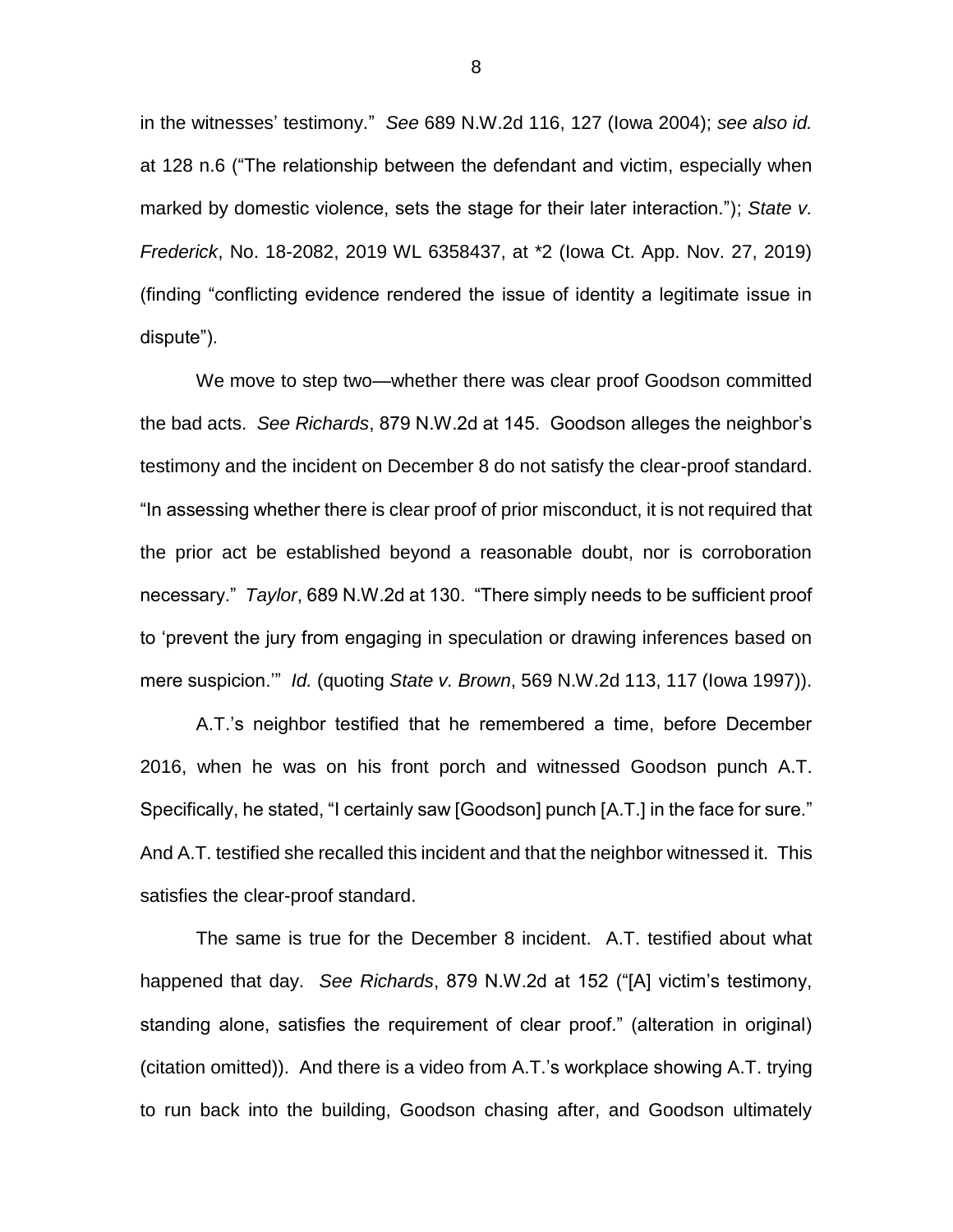catching A.T. and forcing her to leave with him. This evidence is sufficient to "prevent the jury from engaging in speculation or drawing inferences based on mere suspicion." *Taylor*, 689 N.W.2d at 130 (citation omitted). It satisfies the clearproof standard.

The final step is to determine if the probative value of the bad-acts evidence is substantially outweighed by any unfair prejudice. *See Richards*, 879 N.W.2d at 145 (citation omitted). "In considering whether the trial court abused its discretion in deciding the probative value of evidence of the defendant's prior bad acts was not substantially outweighed by its unfair prejudice, we first examine 'the actual need for the . . . evidence in . . . light of the issues and the other evidence available.'" *Taylor*, 689 N.W.2d at 129 (quoting *State v. Wade*, 467 N.W.2d 283, 284 (Iowa 1991)).

Again, considering the conflicting evidence from A.T. and Goodson—the "he said/she said" nature of their dispute—the need for additional evidence about their relationship was very high. *See State v. Rodriquez*, 636 N.W.2d 234, 242 (Iowa 2001) (noting the defendant and victim were the only individuals present for an alleged confinement and concluding "[i]n light of the 'he said/she said' nature of this disagreement, the need for other evidence on the issue of confinement was substantial"). And while evidence of prior assaults may have been prejudicial to Goodson, it was not *unfairly* prejudicial. *See Pexa v. Auto Owners Ins. Co.*, 686 N.W.2d 150, 158–59 (Iowa 2004) ("The adverse effect of relevant evidence due to its probative value is not unfair prejudice."). "No witness including a defendant who elects to testify in his own behalf is entitled to a false aura of veracity." *Taylor*, 689 N.W.2d at 130 (Iowa 2004) (quoting *People v. Zack,* 229 Cal. Rptr. 317, 320 (Cal.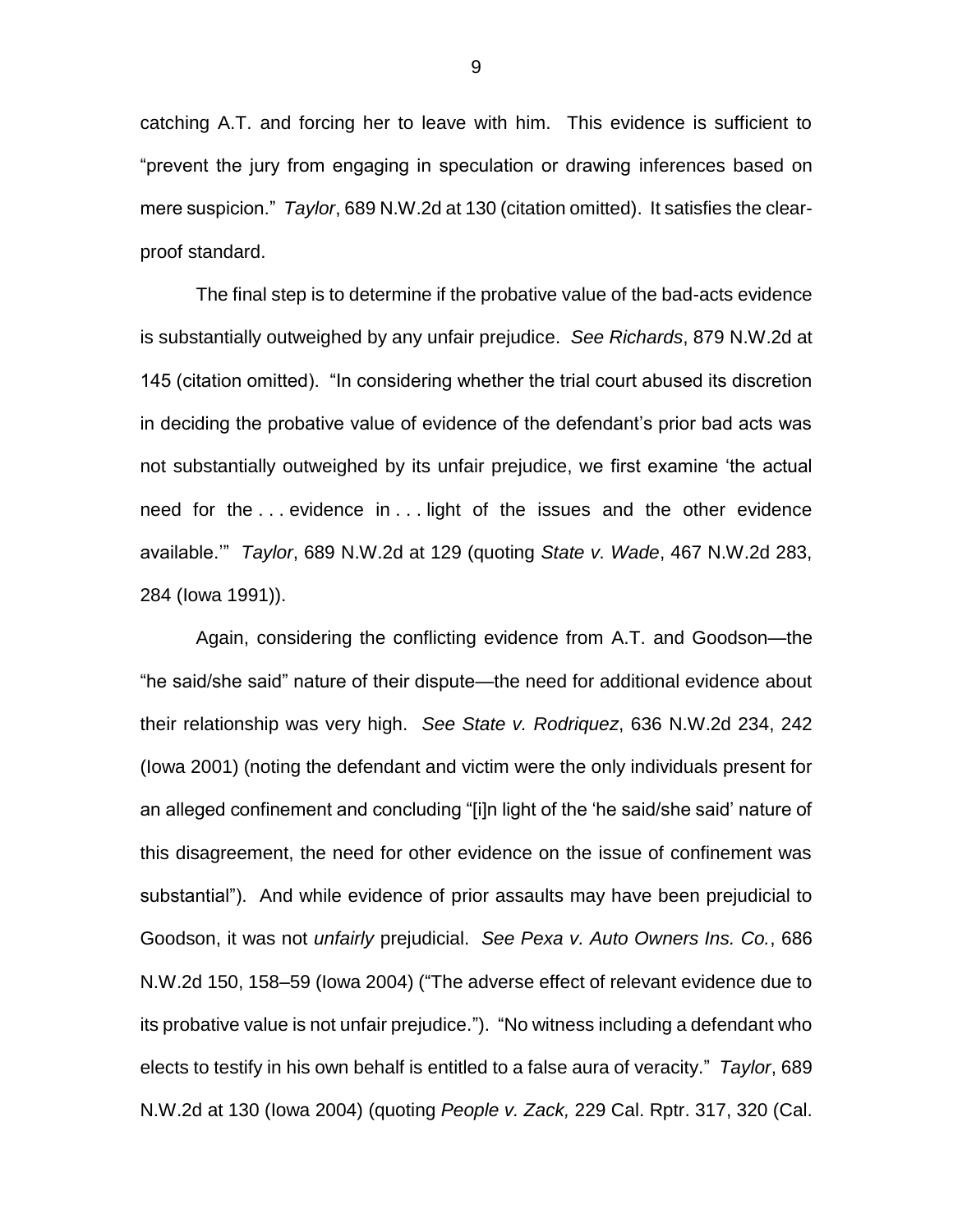Ct. App. 1986)). Goodson "was not entitled to have the jury determine his guilt or innocence on a false presentation that" his relationship with A.T. was "peaceful and friendly." *See id.* (quoting *Zack*, 229 Cal. Rptr. at 320). Rather, it was proper for the jury to see a fuller picture that included Goodson's history of violence toward A.T. *See id.* Like the district court, we conclude the probative value of that additional evidence was not substantially outweighed by a risk of unfair prejudice. And we find no error in its admission.

#### **B. Recusal**

Next, Goodson complains of the trial judge's failure to recuse himself from the jury trial and the hearings on Goodson's post-trial motions. He contends the trial judge should have recused himself for two reasons: (1) the trial judge had improper contact with two jurors and (2) in 1999, the trial judge prosecuted Goodson on a sexual-abuse charge that now underlies his sentencing enhancement. But the State contends Goodson has not preserved error on any of these claims. And we agree.

Goodson was found guilty in March 2018. He filed his first motion for new trial in April. There he asserted the trial judge's contact with two jurors gave rise to "an appearance of impropriety" that warranted a grant of new trial. But nowhere in this first motion did Goodson request recusal by the trial judge.

In August 2018, Goodson filed a second motion for new trial. This time, he argued the trial judge had been a prosecutor on his 1999 sexual-abuse case. Because this information was never disclosed to the defense, Goodson argued, a new trial should be granted with a different presiding judge. This was the first time Goodson asked the trial judge to recuse himself.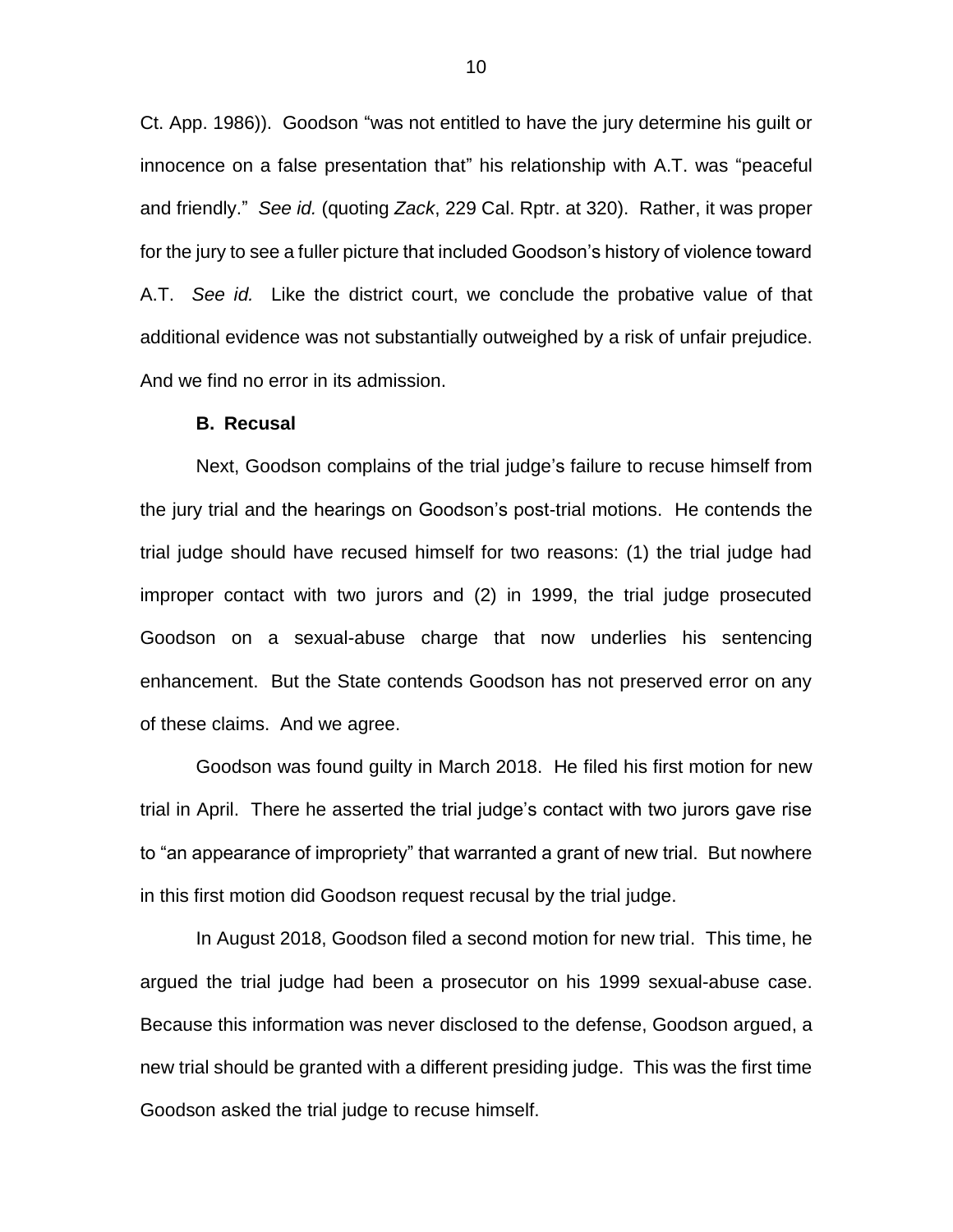In *State v. Biddle*, our supreme court held a recusal claim raised for the first time in a motion for new trial "was too late." 652 N.W.2d 191, 198 (Iowa 2002). And Goodson did not even raise this issue until his *second* motion for new trial. So his claims that the trial judge should have recused himself from trial are not preserved.

Nor did he preserve his claims that the trial judge should have recused himself from the hearing on his motion for new trial. "It is a fundamental doctrine of appellate review that issues must ordinarily be both raised and decided by the district court before we will decide them on appeal." *Meier v. Senecaut*, 641 N.W.2d 532, 537 (Iowa 2002). Goodson may not raise this issue for the first time on appeal. *See id.* We again find error was not preserved. <sup>7</sup> So we do not address Goodson's arguments.

# **C. Merger/Double Jeopardy**

 $\overline{a}$ 

Goodson next claims his first-degree burglary and third-degree sexual abuse offenses should merge. We disagree.<sup>8</sup>

<sup>&</sup>lt;sup>7</sup> It bears adding that Goodson does not actually claim he preserved error on his recusal issues. Instead, Goodson cites to Iowa Code of Judicial Conduct Rule 51:2.11(A). He contends that, because the trial judge had an ethical duty to recuse on his own motion, error preservation is not required. We disagree. Goodson has not cited, and we did not find, authority to support this theory. Goodson does cite *State v. Toles*, No. 15-0321, 2016 WL 1358959, at \*1 (Iowa Ct. App. Apr. 6, 2016), *aff'd in part by* 885 N.W.2d 407, 408 (Iowa 2016), in which our court faced a similar error-preservation issue. But we read *Toles* as bypassing the issue rather than resolving it. *See id.* at \*1–2; *see, e.g.*, *State v. Taylor*, 596 N.W.2d 55, 56 (Iowa 1999) ("We choose to pass Taylor's serious preservation-of-error problems and affirm on the merits."). And it is significant that the defendant in *Tole*s also raised the recusal issue under the ineffective-assistance rubric, which the court described as "an exception to traditional error preservation rules." 2016 WL 1358959, at \*1. Goodson has not raised a similar theory here.

 $8$  The State claims Goodson's argument is an attack on the jury instructions. And because Goodson did not object to the instructions at trial, error was not preserved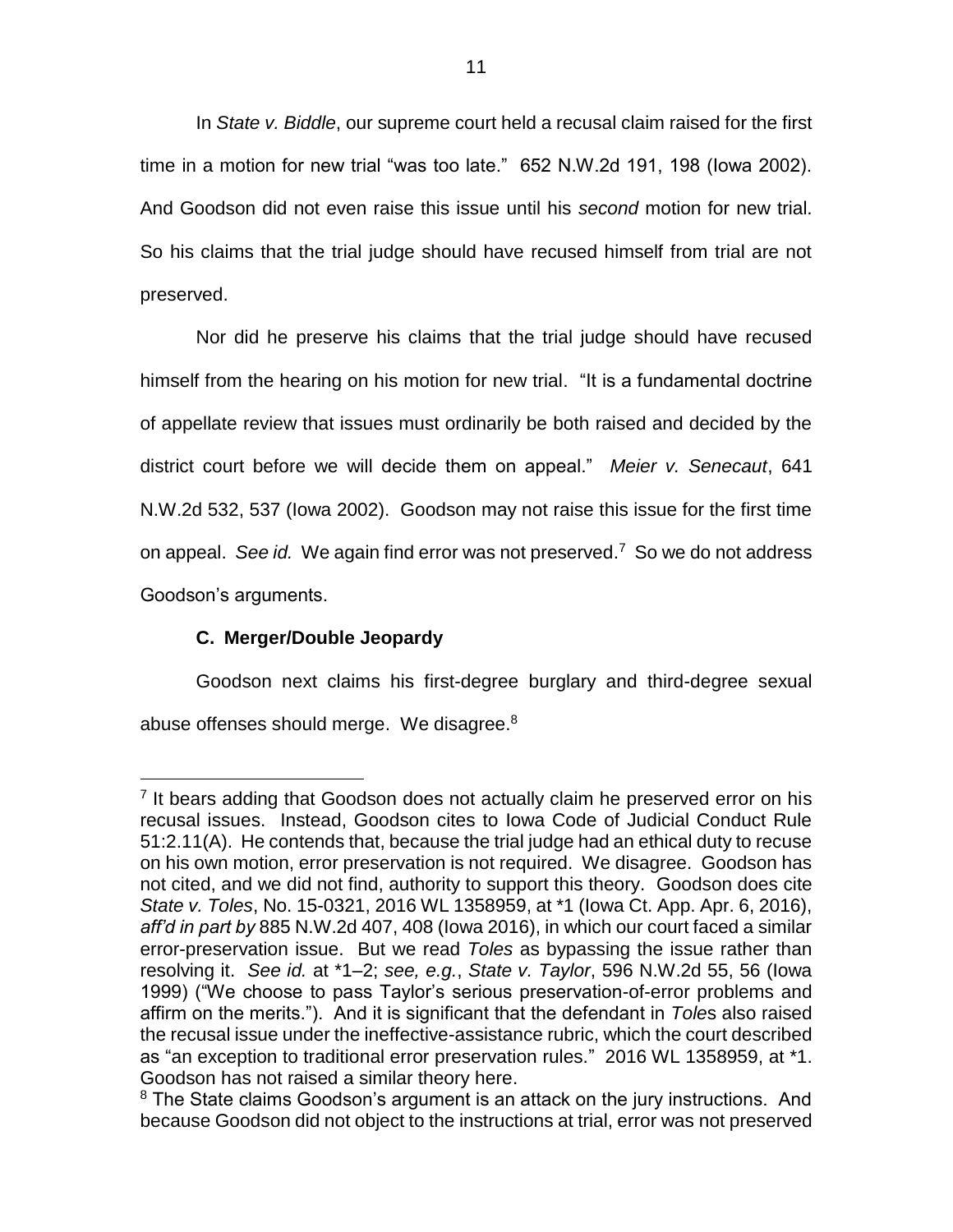Our merger statute is Iowa Code section 701.9. It states, "No person shall be convicted of a public offense which is *necessarily included* in another public offense of which the person is convicted." Iowa Code § 701.9 (emphasis added). Our supreme court has said section 701.9 codifies constitutional double jeopardy protections. *State v. Halliburton*, 539 N.W.2d 339, 344 (Iowa 1995). The court has also held "the question of whether an offense is necessarily included in a greater offense is a question of legislative intent." *State v. West*, 924 N.W.2d 502, 512 (Iowa 2019).

"Our quest for legislative intent takes two steps." *State v. Johnson*, No. 19- 0109, 2020 WL 1307839, at \*2 (Iowa Ct. App. Mar. 18, 2020). "[W]e first decide whether the crimes meet the legal elements test," sometimes called the *Blockburger*<sup>9</sup> test. *Halliburton*, 539 N.W.2d at 344. If that test is satisfied, "we then study whether the legislature intended multiple punishments for both offenses." *Id.*

So we begin with the legal elements test, which requires us to determine whether "it is impossible to commit the greater offense without also committing the lesser offense." *State v. Jeffries*, 430 N.W.2d 728, 740 (Iowa 1988). "If the lesser offense contains an element not required for the greater offense, the lesser cannot be included in the greater." *Id.* "This is because it would be possible in that situation to commit the greater without also having committed the lesser." *Id.*

In this case, the instruction on first-degree burglary stated:

and the claim fails. But our supreme court has said the "district court's failure to merge convictions as required by statute results in an illegal sentence. Such claims may be raised at any time." *State v. Love*, 858 N.W.2d 721, 723 (Iowa 2015). So we proceed to the merits of Goodson's claim.

<sup>9</sup> *See Blockburger v. United States*, 284 U.S. 299, 304 (1932) (setting out the elements test).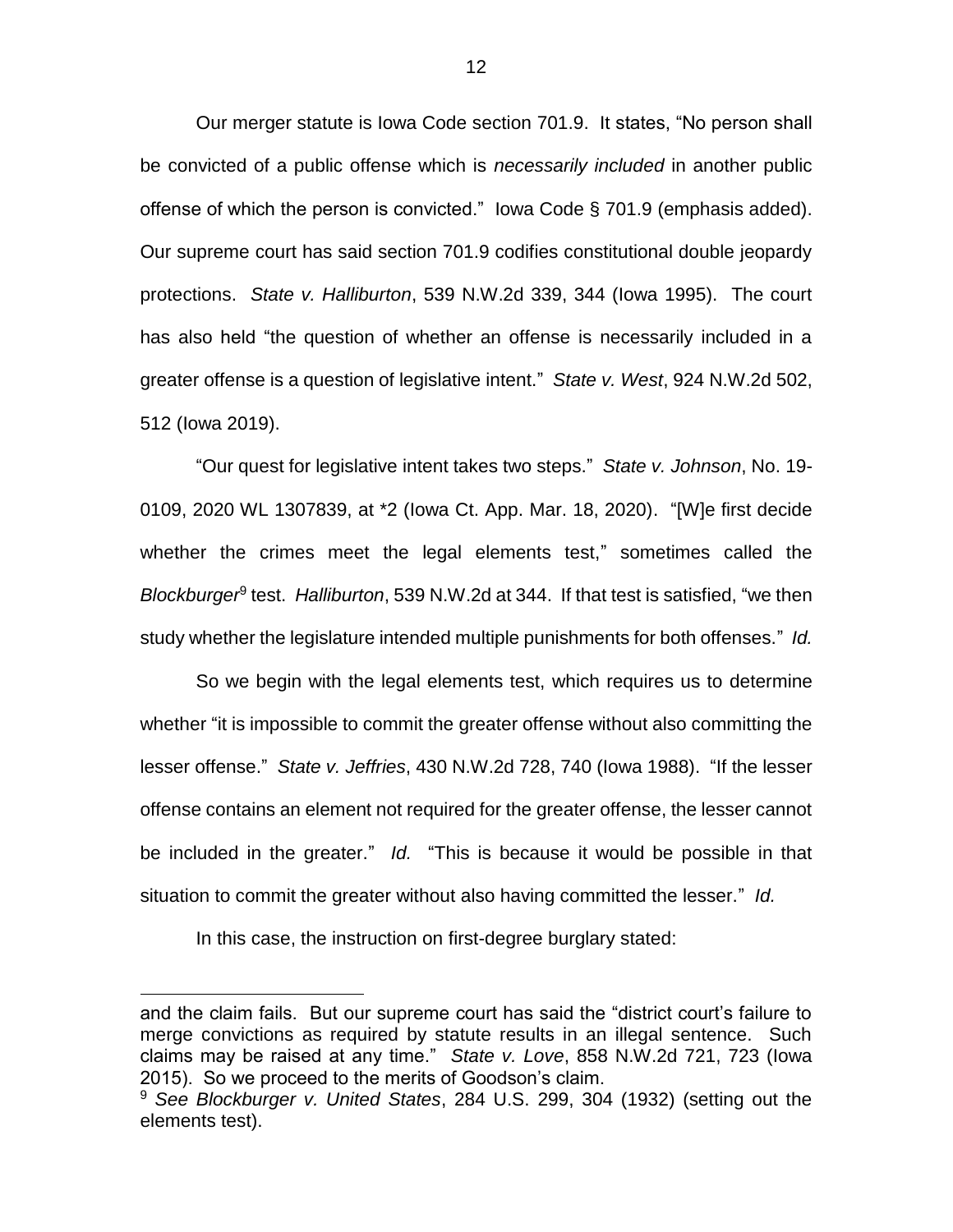1. On or about the 23rd day of December, 2016, the defendant broke or entered into [A.T.'s home].

2. The residence was an occupied structure . . . .

3. One or more persons were present in the occupied structure.

4. The defendant:

a. did not have permission or authority to break or enter into the residence, or

b. did not have permission or authority to remain in the residence, or

c. The defendant's permission or authority to remain in the residence had ended.

5. The defendant did so with intent to commit an assault . . . .

6. During the incident:

a. The defendant intentionally or recklessly inflicted bodily injury . . . on [A.T.], or

b. The defendant performed or participated in a sex act . . . with [A.T.] which would constitute sexual abuse as defined in [the third-degree sexual abuse instruction].

The jury instruction on third-degree sexual abuse stated: (1) "On or about the 23rd day of December, 2016, the defendant performed a sex act with [A.T.]" and (2) "[t]he defendant performed the sex act by force or against the will of [A.T.]."

Considering only these instructions, we see no element of third-degree sexual abuse that is not contained within the first-degree burglary offense. *Cf. State v. McGowan*, No. 02-0537, 2003 WL 1524533, at \*2 (Iowa Ct. App. Mar. 26, 2003) (finding merger was inappropriate when "[t]he instruction for first-degree burglary required the State to prove only that McGowan had the specific intent to commit sexual abuse" whereas "the instruction for third-degree sexual abuse required the State to prove that McGowan committed a sex act"). Indeed, the State "agrees with Goodson's point that [the sexual abuse alternative] subsumes the marshalling instruction for the charge of third-degree sexual abuse into the analysis, which seems like it would fit the preliminary test for merger in *Blockburger* and section 709.1." But the State argues that, because the burglary instruction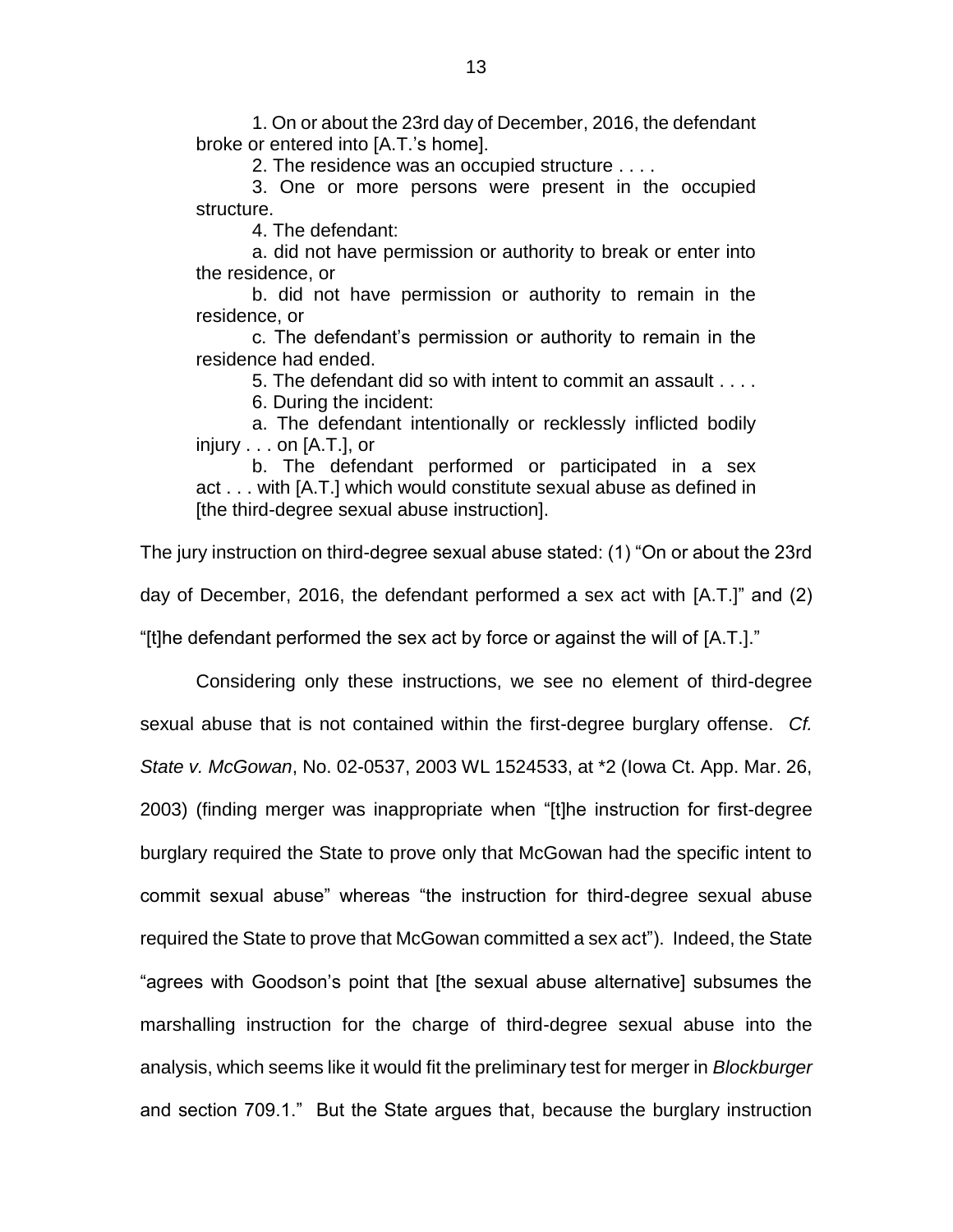also included the domestic-abuse alternative, "it would be incorrect to state that establishing first-degree burglary *required* proof of sexual abuse."

Our supreme court has held, however, that "[i]f the greater offense is defined alternatively and the State charges both alternatives, the test for included offenses must be applied to each alternative." *State v. Hickman*, 623 N.W.2d 847, 851 (Iowa 2001). So "[w]hen alternatives are present and one alternative requires merger, merger is required if it is impossible to determine which alternative the jury used." *Bryson v. State*, 886 N.W.2d 860, 864 (Iowa Ct. App. 2016).

Here, though, the State contends "it is clear" the jury found *both* alternatives satisfied. This is true, the State argues, because "[t]he jury convicted Goodson on charges of third-degree sexual abuse *and* domestic abuse causing bodily injury" in addition to first-degree burglary. As Goodson points out in his reply brief, though, it is not so clear. The domestic-abuse alternative for first-degree burglary required a showing that: "The defendant intentionally or recklessly inflicted bodily injury." But the instruction for the domestic-abuse charge *did not* require the jury to find that Goodson acted "intentionally" or "recklessly."<sup>10</sup> So it is uncertain

<sup>&</sup>lt;sup>10</sup> The domestic abuse assault instruction provides:

<sup>1.</sup> On or about the 23rd day of December, 2016, the defendant did an act which was intended to cause pain or injury to [A.T.], or did an act that resulted in physical contact which was insulting or offensive to [A.T.], or placed [A.T.] in fear of an immediate physical contact which would have been painful, injurious, insulting or offensive to [A.T.].

<sup>2.</sup> The defendant had the apparent ability to do the act.

<sup>3.</sup> The defendant's act caused a bodily injury . . . to [A.T.].

<sup>4.</sup> The act occurred between persons who are the parents of the same minor child or persons who have been family or household members residing together within the past year but not residing together at the time of the incident.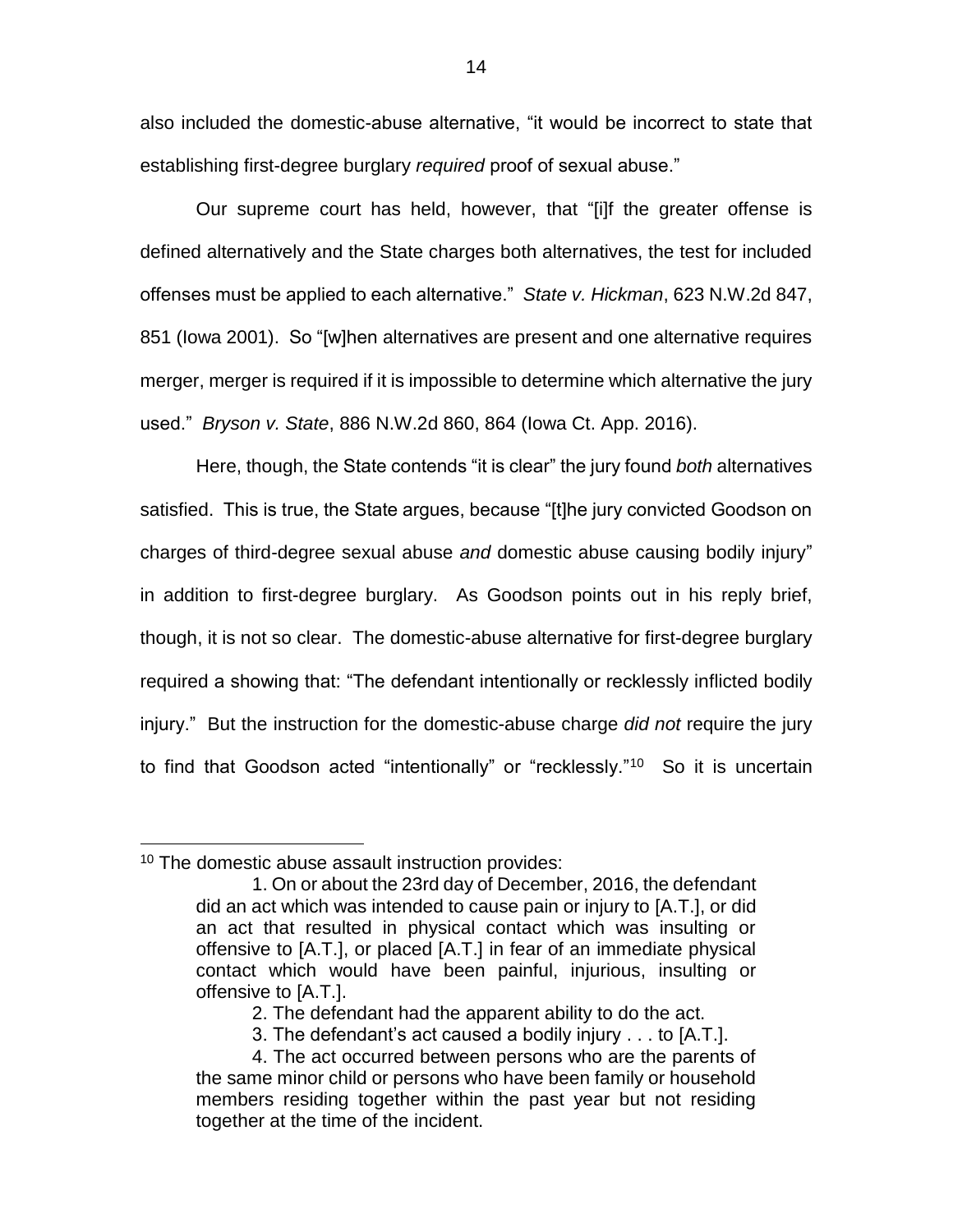whether the jury found Goodson had the necessary intent under the domesticabuse alternative for first-degree burglary. And so we cannot say the jury actually found the domestic-abuse alternative instead of the sexual-abuse alternative.

So we conclude the elements test has been met. Even so, we must explore the larger question of legislative intent. "Although the [elements] test has been characterized as giving rise to a presumption of sorts" that the crimes merge, "that presumption may be overcome by a clear expression of legislative intent to impose multiple punishments." *West*, 924 N.W.2d at 507; *accord State v. Anderson*, 565 N.W.2d 340, 344 (Iowa 1997) ("[E]ven if one offense is a lesser-included offense of another under our elements test, the legislature may intend punishment under both statutes.").

We find the legislature's intent in the words of the Iowa Code. Our study of the Code is guided by *West.* 924 N.W.2d at 511. *West* explained that, when the legislature has established a penalty for the greater offense "that is not in excess" of the penalty for the lesser-included offense, "a legislative intent to permit multiple punishments arises." *Id.* That is the case here. For the offense of first-degree burglary, Goodson faces an indeterminate term not to exceed twenty-five years. This punishment "is not in excess" of the penalty Goodson faces for the sexualabuse charge, namely, a prison sentence of twenty-five years that "shall not" be "reduced" through earned time or otherwise "by more than fifteen percent." *See* 

As Goodson explains in his reply brief, "[w]hile one alternative of element 1 . . . would have required a finding of intent to inflict pain or injury, the other two alternatives would not have required any finding of intent (nor any finding of recklessness); and the jury was told it could convict on *any one* of the listed alternatives."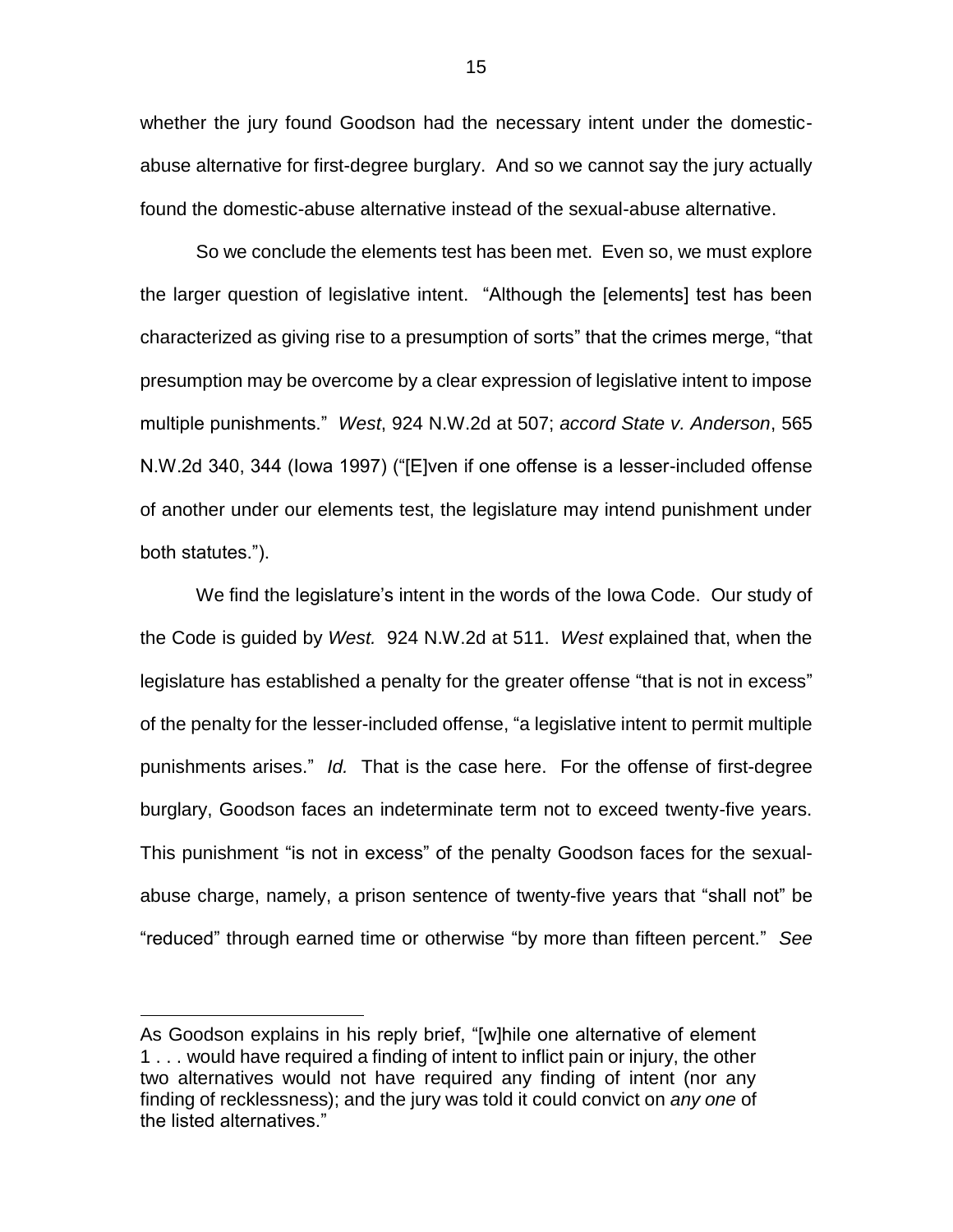*id.*; *see also* Iowa Code § 901A.2(3) (stating "a person convicted of a sexually predatory offense which is a felony, who has a prior conviction for a sexually predatory offense, shall be sentenced to and shall serve . . . twenty-five years . . . notwithstanding any other provision of the Code to the contrary"; further stating "[a] person sentenced under this subsection shall not have the person's sentence reduced under chapter 903A or otherwise by more than fifteen percent"). *See generally* Iowa Code chapter 903A (providing procedures through which inmates can earn reductions of their sentences). This shows the legislature intended multiple punishments.

As Goodson emphasizes, though, his sentence for the sexual-abuse charge is greatly increased by his recidivism. If this had been Goodson's first conviction of sexual abuse in the third degree, his prison sentence would have only been an indeterminate term not to exceed ten years. *See State v. Tripp*, 776 N.W.2d 855, 857 (Iowa 2010) (citing Iowa Code §§ 709.4, 902.9). Because this is Goodson's second conviction for the same crime, though, section 901A.2(3) requires that he serve at least eighty-five percent of a twenty-five-year term. *See State v. Bruegger*, 773 N.W.2d 862, 885 (Iowa 2009) (noting offenders sentenced under Iowa Code section 901A.2(3) "must serve at least 21.25 years in prison"). In Goodson's view, though, enhancements should not be considered in our merger analysis. And so, because the unenhanced punishment for the sexual-abuse charge is less than the punishment for the first-degree burglary charge (an indeterminate term not to exceed twenty-five years), Goodson argues the charges should merge.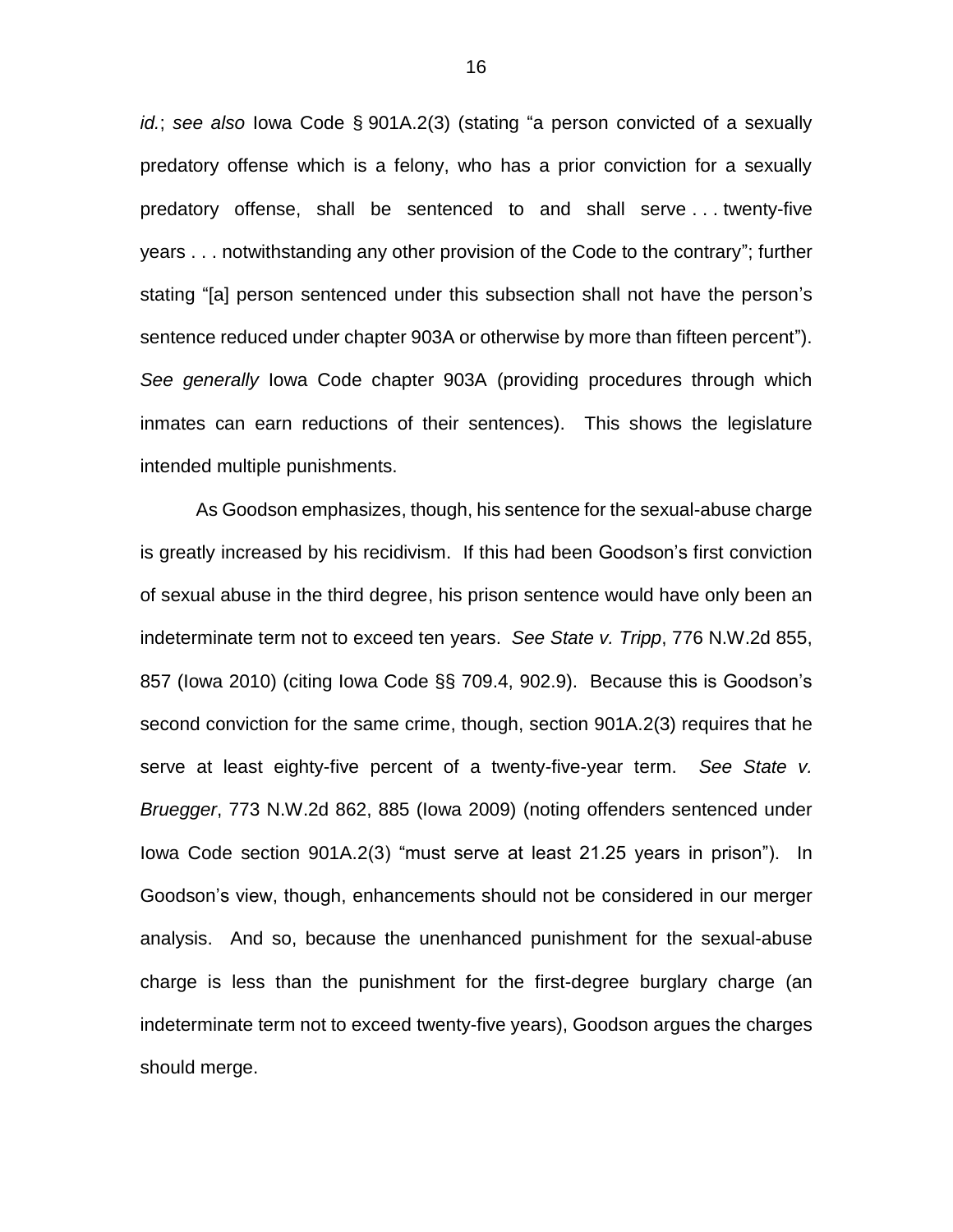We disagree.<sup>11</sup> Just as the legislature wrote the statutes creating the crimes of first-degree burglary and third-degree sexual abuse, *see* Iowa Code §§ 709.4 and 713.3, as well as the statutes establishing the "unenhanced" punishments for those crimes, *see* Iowa Code § 902.9, the legislature also wrote section 901A.2(3) and its enhancement. And if our duty is to determine the legislature's intent, then we must consider all of the legislature's words, including the enhancement. *See, e.g.*, *State v. McCullah*, 787 N.W.2d 90, 94 (Iowa 2010) ("To ascertain the legislature's intent, we will assess 'the statute in its entirety, not just isolated words or phrases,' and we will seek to interpret it so that no part of it is rendered redundant or irrelevant.").

So we believe we must consider Goodson's *actual*, enhanced punishment, rather than the hypothetical, unenhanced punishment he might have faced under a different code or with a different history. This view meshes well with the logic of *West*. *See* 924 N.W.2d at 511. There the court said:

<sup>11</sup> The cases cited by Goodson do not support a different view. *State v. Tobin* addressed the *elements* test, not the broader legislative purpose inquiry. 333 N.W.2d 842, 845 (Iowa 1983) ("Section 714.2(2) makes a class 'D' felony of 'the theft of any property not exceeding five hundred dollars in value by one who has before been twice convicted of theft . . . .' The prior convictions are a predicate for enhanced punishment rather than elements of the current theft charge."). And the *Tobin* court noted "[i]t is well established that the use of prior convictions to enhance punishment does not violate the constitutional stricture against double jeopardy." *Id*. Conversely, neither double jeopardy nor merger were discussed in *State v. Woody*, 613 N.W.2d 215, 217 (Iowa 2000) (addressing requirements for habitual offender enhancement under sections 902.8 and 902.9(2)), or *State v. Klemme*, No. 10-0859, 2011 WL 2112463, at \*4 (Iowa Ct. App. May 25, 2011) (noting a district associate judge could preside over serious misdemeanor case even though, because of recidivist enhancement, defendant faced potential punishment of incarceration for up to ten years).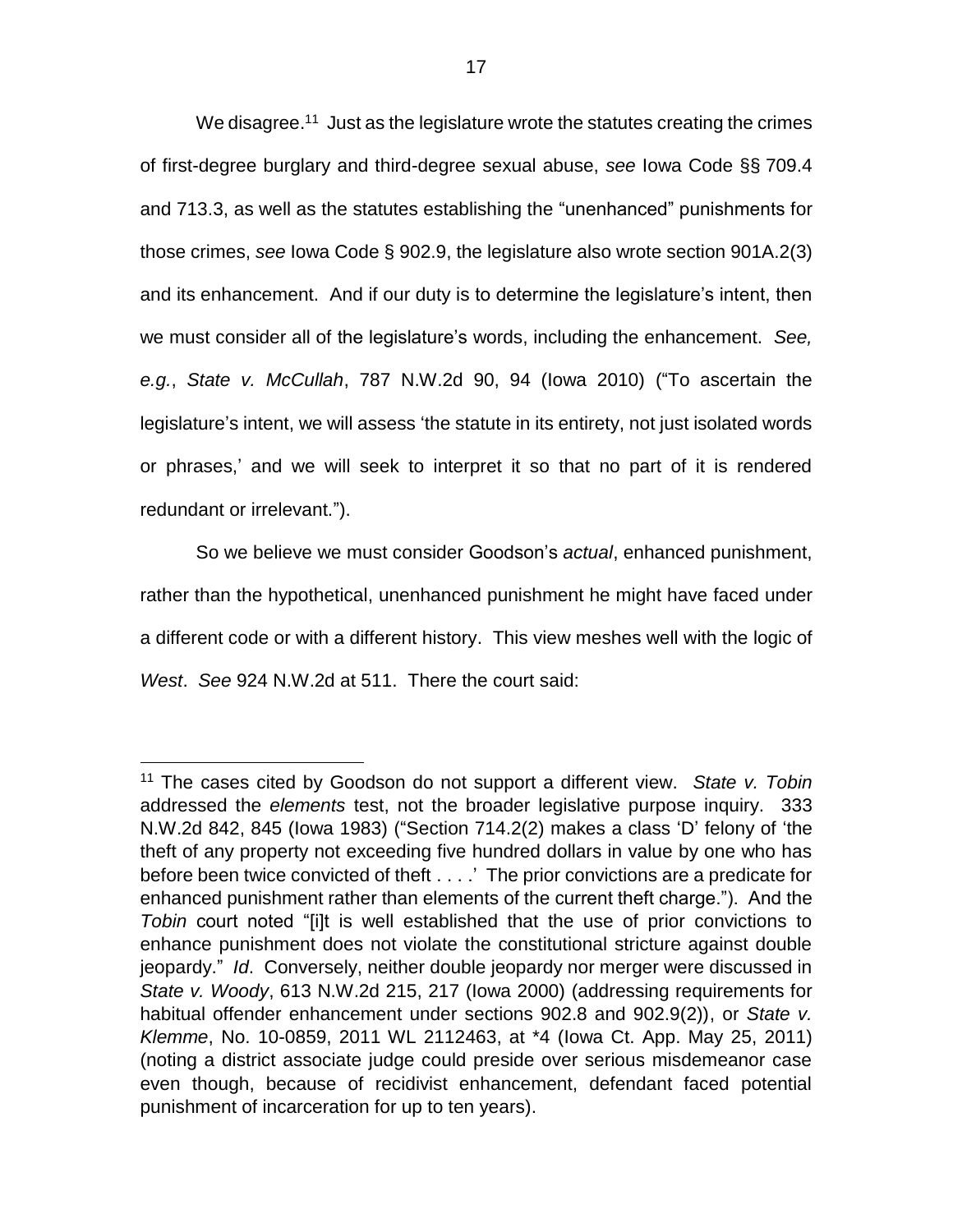In this case, if the offenses merged, a person convicted of both involuntary manslaughter by public offense and delivery of a controlled substance would receive a lesser sentence than a defendant convicted solely of delivery of a controlled substance. It is hard to imagine that the legislature intended this result.

*Id.* at 511–12. Likewise, if Goodson's offenses merged, Goodson would receive "a lesser sentence" for committing *both* first-degree burglary *and* third-degree sexual abuse than Goodson would have received if he had *only* committed thirddegree sexual abuse. As in *West*, "[i]t is hard to imagine that the legislature intended this result." 12 *Id.* at 512.

Moreover, we agree with the State that, even if we disregard Goodson's prior conviction, merger would still be inappropriate. If this were Goodson's first sexual-abuse offense, it would be necessary to enter a conviction for that offense so that—if he should reoffend—the enhancement under section 901A.2(3) could be given effect. Likewise, even if this were Goodson's first sexual-abuse offense, it would be necessary to convict him of that offense so that the lifetime special sentence under section 903B.1 could be imposed. *Cf. State v. Rice*, 661 N.W.2d 550, 552 (Iowa Ct. App. 2003) (determining merger of operating while intoxicated and eluding offenses would not be appropriate because it "would thwart the legislative design of 321J.2 and its subparts, which detail a number of offensespecific sentencing provisions, including mandatory minimums and subsequent-

 $12$  As a fallback position, Goodson suggests that, if the sexual-abuse punishment is greater than the burglary punishment (as it is), then they both should merge into the sexual-abuse charge. The problem is the elements test; although Goodson could not have committed first-degree burglary as marshalled without committing sexual abuse as marshalled, he certainly could have committed sexual abuse without committing burglary. So the burglary charge is not "necessarily included in" the sexual-abuse charge, an essential prerequisite to merger. *See* Iowa Code § 701.9.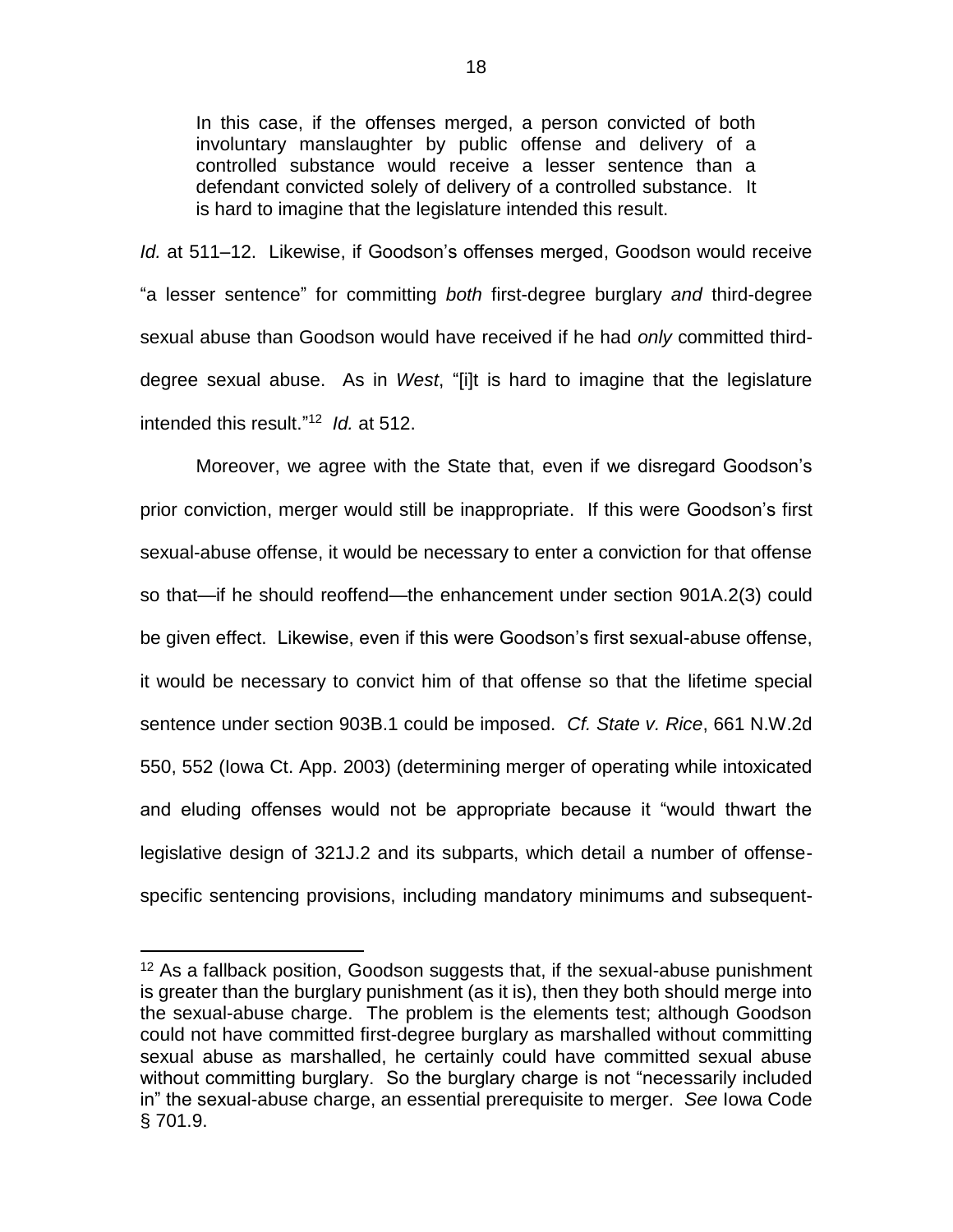offense enhancements"). So we think sections 901A.2(3) and 903B.1 both suggest a legislative intent to enter a conviction for a defendant's first sexual-abuse offense *even if* it is committed at the same time as another crime, like first-degree burglary.

Finally, we note that "[f]urther evidence of the legislature's intent is found in the differing purposes of these statutes." *Halliburton*, 539 N.W.2d at 344. Although sexual abuse can be an aggravating factor under the burglary statute, it is not required for every first-degree burglary, much less every burglary. *See generally* Iowa Code ch. 713. Although sex is mentioned in the burglary statute, it is not the focus. *See, e.g.*, Iowa Code §§ 713.3(1)(d), 713.3(3), 713.5(3), 713.6(3). Rather, the primary purpose of burglary statutes is to prevent felonious invasions of occupied structures. *See State v. Sanford*, 814 N.W.2d 611, 617 (Iowa 2012) (noting the "essence" of the offense is "an intrusion into the structure of another with the intent to commit a crime therein" (quoting 3 Charles E. Torcia, *Wharton's Criminal Law* § 331, at 302 (15th ed. 1995))). Conversely, the sexual-abuse statute does not mention "occupied structures." *See generally* Iowa Code ch. 709. Indeed, the *location* of the abuse is rarely determinative. *But see, e.g.*, *id.* § 709.16(3) (prohibiting sex acts between any peace officer or county representative and "a prisoner incarcerated in a county jail"). The statute's core purpose is to "protect the freedom of choice to engage"—or, perhaps more accurately, to *not* engage—"in sex acts," *regardless* of the victim's location. *State v. Meyers*, 799 N.W.2d 132, 143 (Iowa 2011). It exists to punish "unwanted and coerced intimacy" wherever it occurs. *Id.* (quoting Model Penal Code § 213.1 cmt. 4, at 301). These differing statutory purposes—protection against nonconsensual